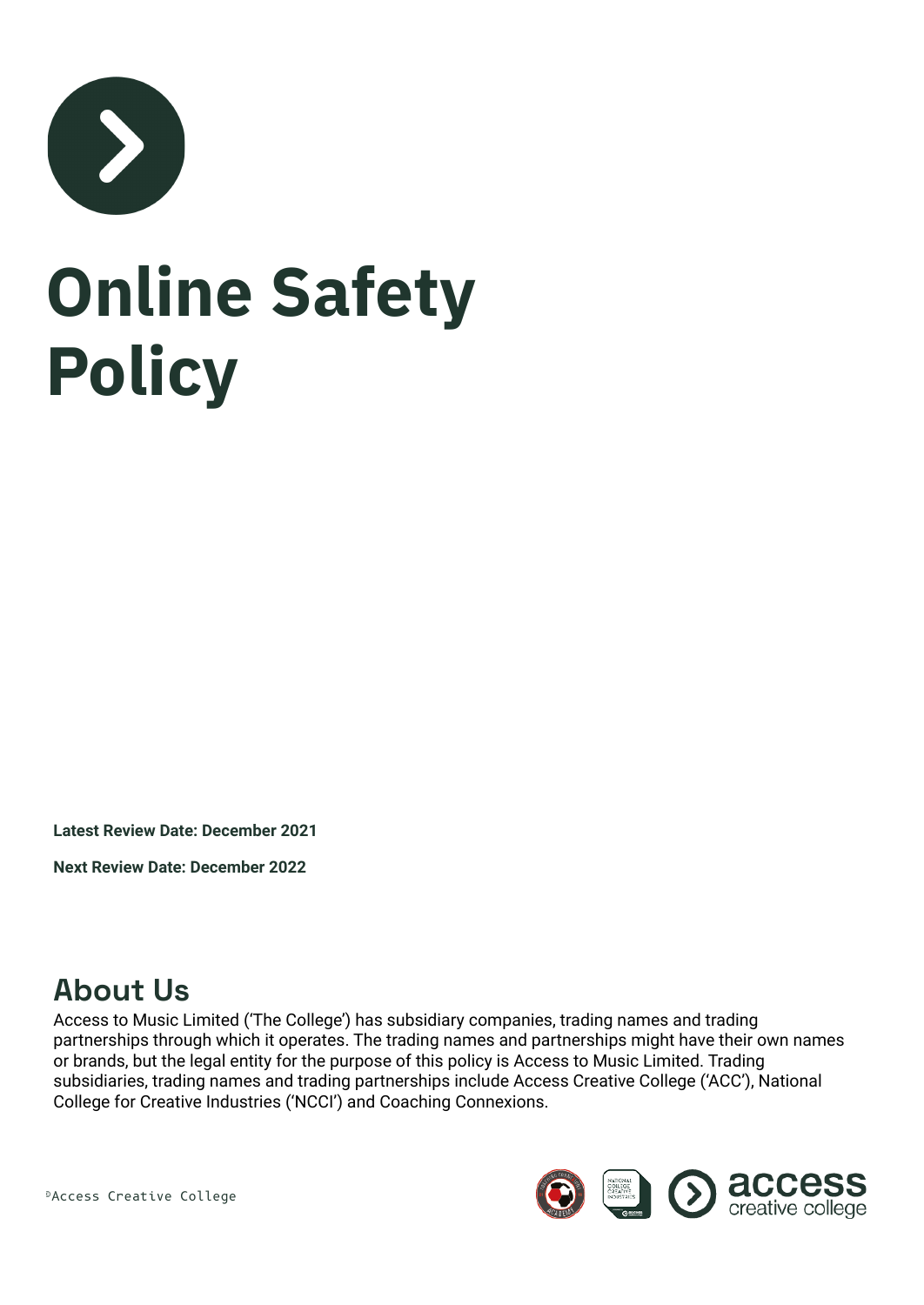

# **CONTENTS**

| <b>OUR COMMITMENT</b>                                      | $\overline{2}$ |
|------------------------------------------------------------|----------------|
| <b>SCOPE</b>                                               | 4              |
| <b>RESPONSIBILITIES</b>                                    | 6              |
| <b>IMPLEMENTATION</b>                                      | 7              |
| <b>COMMUNICATION</b>                                       | 8              |
| <b>COMPLAINTS</b>                                          | 9              |
| <b>RATIFICATION SIGNATURES, POLICY AUTHORS &amp; DATES</b> |                |
| <b>Your Values</b>                                         | 10             |
| <b>Additional Information &amp; Definitions</b>            | 11             |

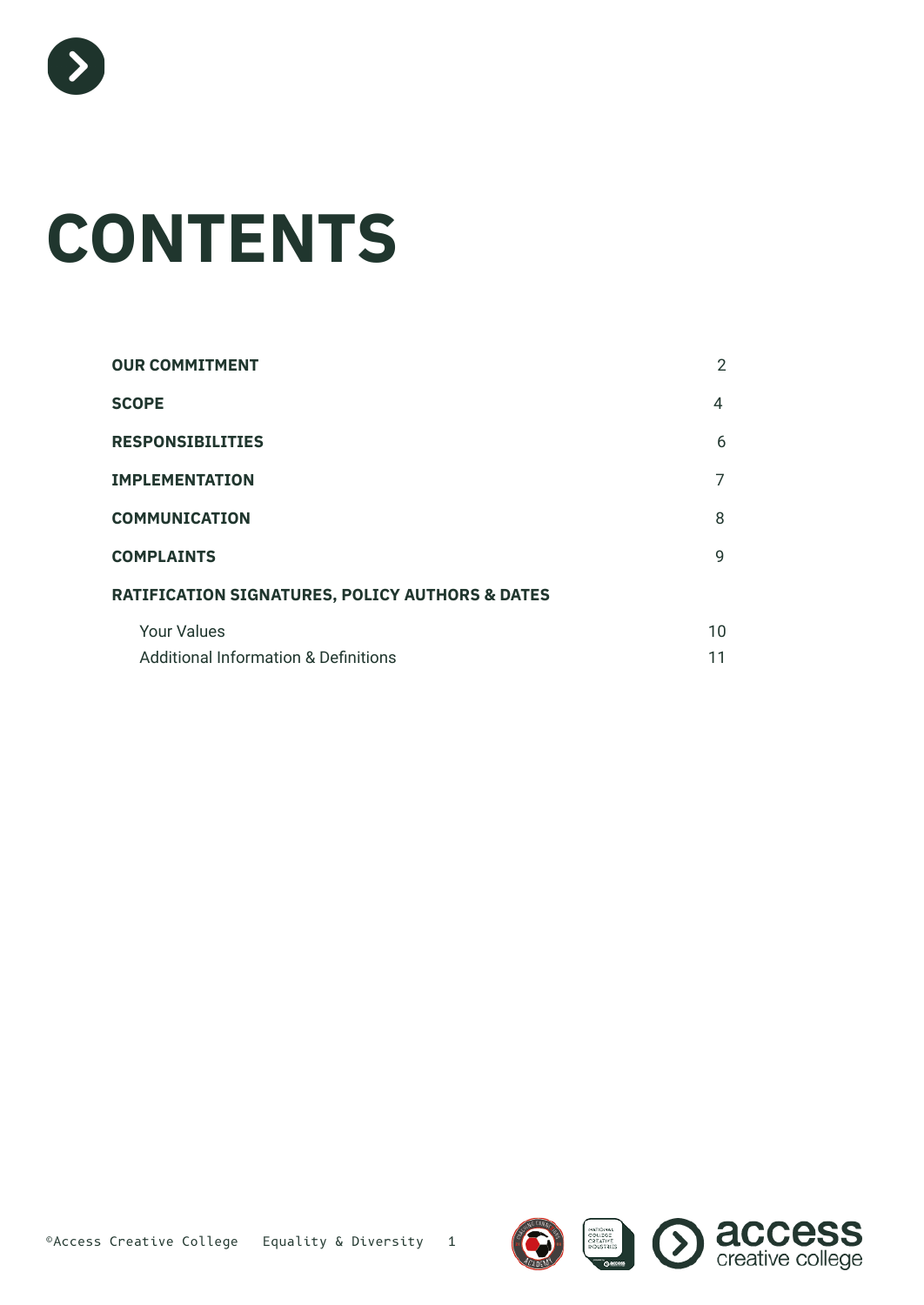

### **The purpose of this policy statement**

These include:

- The provision of learning programmes, including T Levels, for students aged 16+ both in our centres and in work placements.
- The provision of apprenticeships.
- The provision of traineeships.

The purpose of this policy statement is to:

- Ensure the safety and wellbeing of young people and adults is paramount when they are using the internet, social media or mobile devices (see appendix 1).
- Provide staff and volunteers with the overarching principles that guide our approach to online safety.
- Ensure that, as an organisation, we operate in line with our values and within the law in terms of how we and our learning use online devices.

The policy statement applies to all staff, volunteers, young people and anyone involved in the Access Creative College Group's activity.

This policy should be read in conjunction with the college's **Safeguarding, Child Protection and Prevent Policy**, its **Staff Code of Conduct** and the separate **ACC Safeguarding and Prevent procedures** guidance for staff.

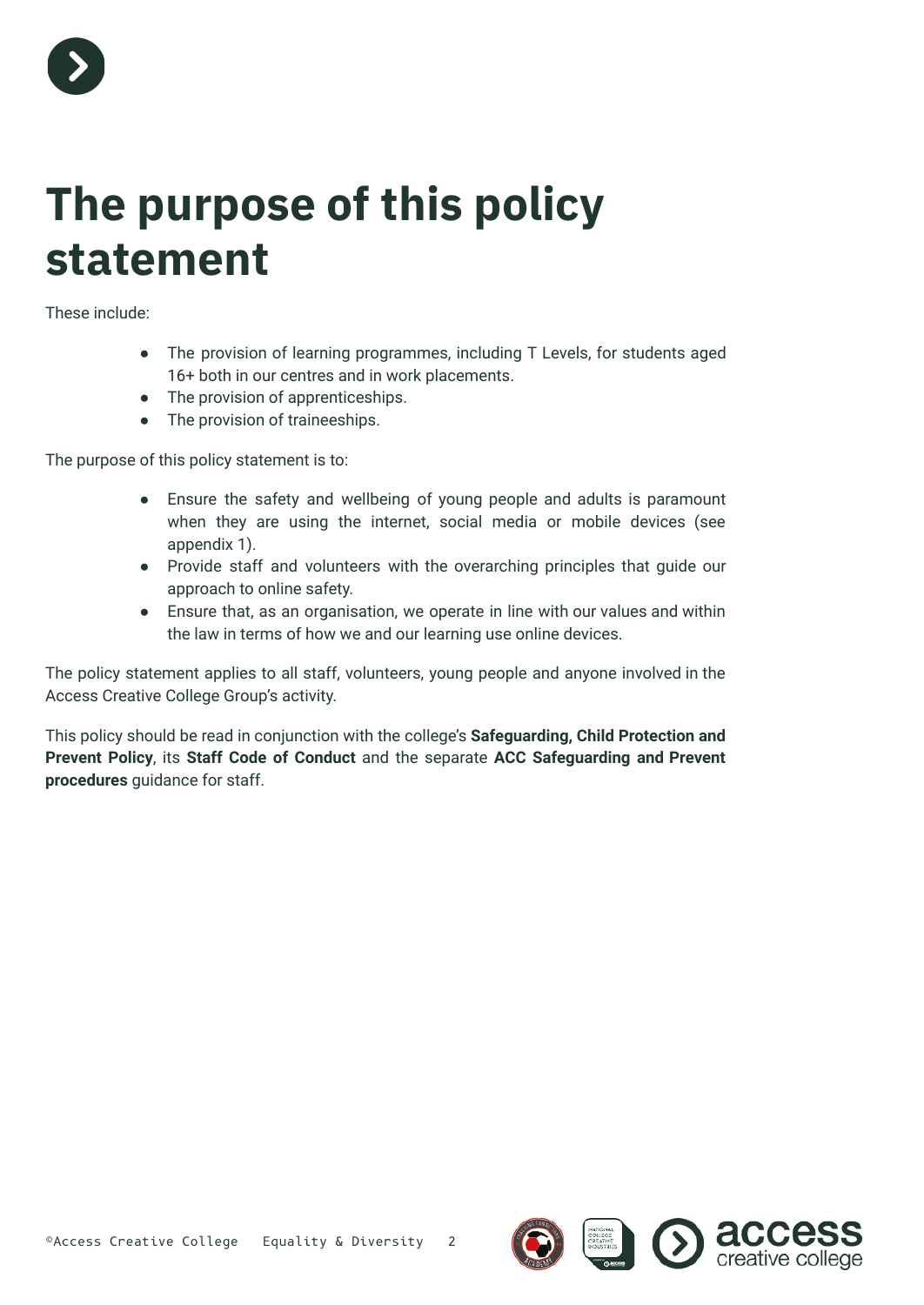

### **Legal Framework**

**This policy has been drawn up on the basis of legislation, policy and guidance that seeks to protect young people in England. The legal framework for the role of the ACC Group is based on the range of activities summarised by NSPCC in September 2021 where key legislation for online abuse is identified as follows:**

- Stalking;
- Harassment;
- Improper use of a public communications network;
- Sending indecent, offensive, false or threatening communications;
- Sending private sexual photos or videos of another person without their consent.

The last two bullet points refer to types of abuse which have been reported increasingly as safeguarding cases since the onset of the pandemic and this increase may be partly attributed to the rising use in social media platforms by young people over this period. For this reason, there is a section 'Responding to cases linked to sexting, sexual abuse and sexual exploitation' on page 4. In addition to the legal framework defined by the NSPCC and summarised above, the Association of Chief Police Officers (ACPO) provides helpful clarity of their position:

**'ACPO does not support the prosecution or criminalisation of children for taking indecent images of themselves and sharing them. Being prosecuted through the criminal justice system is likely to be upsetting and distressing for children especially if they are convicted and punished. The label of sex offender that would be applied to a child or young person convicted of such offences is regrettable, unjust and clearly detrimental to their future health and wellbeing'.**

However, there are cases in which children and young people have been convicted and sent to prison. The important thing to remember is that whilst, as a college, we will want to consider the implications of reporting an incident to the police, it is not our responsibility to make decisions about the seriousness of the matter. That responsibility lies with the Police and the CPS, hence the requirement for the college to refer. In summary the sharing of nudes and semi nudes is classed as illegal as it constitutes sharing and/or possessing an indecent image of a child.

Links to the key legislation are itemised in **Appendix 1.** Specific guidance from a number of sources, including statutory requirements, informs our policy and how we implement it. A range of sources are shown in **Appendix 2.**

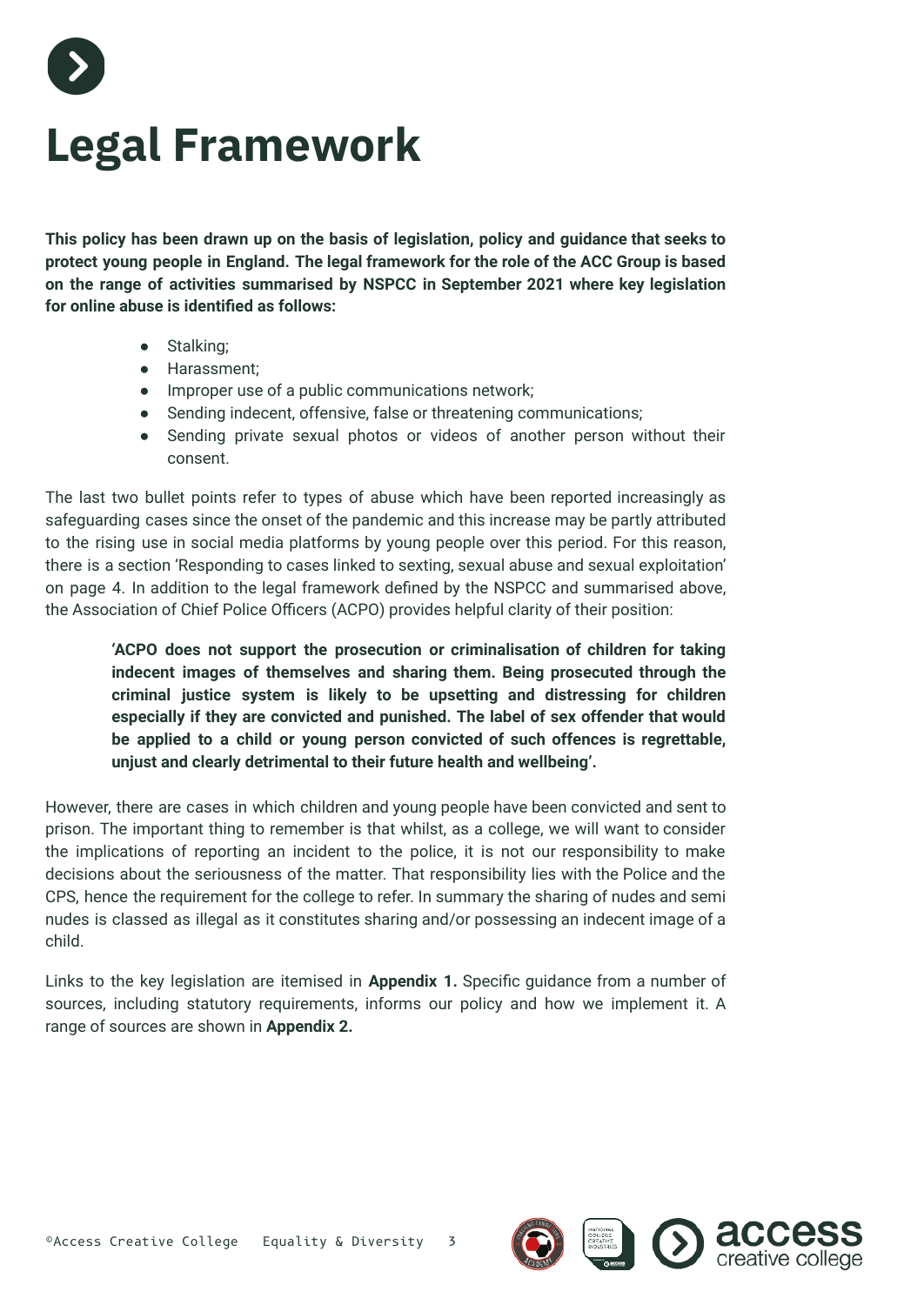

# **Policy intent and measures**

We believe that...

- Young people should never experience abuse of any kind.
- Young people should be able to use the internet for education and personal development, but safeguards need to be in place to ensure they are kept safe at all times.

We recognise that….

- The online world provides everyone with many opportunities; however it can also present risks and challenges.
- The increased use of social media platforms by young people since the start of the Covid-19 pandemic and periods of limited face to face contact have heightened the vulnerabilities and risks faced by learners.
- We have a duty to ensure that all young people and adults involved in our organisation are protected from potential harm online.
- We have a responsibility to help keep young people safe online, whether or not they are using Access Creative College's network and devices
- All learners, regardless of age, disability, gender reassignment, race, religion or belief, sex or sexual orientation, have the right to equal protection from all types of harm or abuse.
- Working in partnership with young people, their parents, carers and other agencies is essential in promoting young people's welfare and in helping young people to be responsible in their approach to online safety.

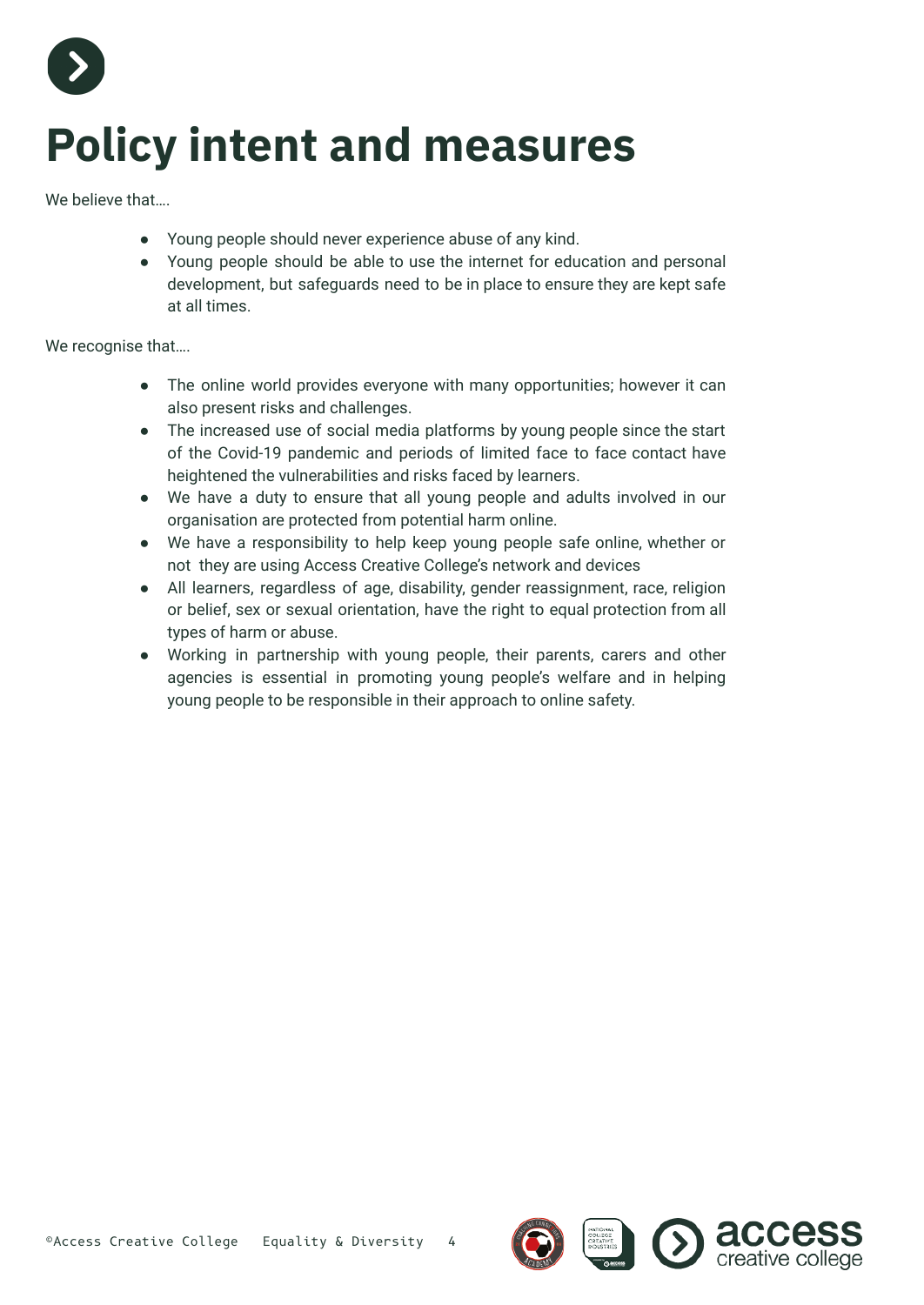

### **Scope**

**2.1** Access Creative College acknowledges the following basic rights for all members and prospective members of its community:

- To be treated with respect and dignity;
- To be treated fairly with regard to all functions, procedures, assessments and choices;
- To receive encouragement to reach their full potential.

**2.2** The policy applies to all employees, potential employees, learners, clients and visitors as well as any persons associated with the functions of Access Creative College.

**2.3** ACC takes its responsibility to these people seriously and seeks to ensure that they are treated with respect.

**2.4** The policy applies to all areas of employment including recruitment applications, shortlisting, selection, promotion, training, benefits, capability and performance, discipline, grievance, absence, conditions of service and reasons for termination of employment.

**2.5** This policy is supported by a range of additional policies and procedures. Through them we aim to achieve the following objectives:

- To promote dignity, respect and understanding within the College and the wider community as well as promote good relations between different groups.
- To attract, select and retain a diverse range of people to engage in its programs and to create an environment that encourages and supports all staff and learners to actively engage with the College and its partners and realise their full potential.
- To attract, select and retain a diverse range of skilled and competent people to work for Access Creative College. To create an environment that encourages and supports all staff to actively engage with the business and realise their full potential.
- To support our learners to overcome barriers to employment and become economically active members of society through employment and to contribute to the wider social, economic prosperity and wellbeing of the communities in which they live.
- To ensure College buildings and infrastructure reflect the diverse needs of its community and provide an accessible and inclusive learning and working environment.
- To ensure that all ACC policies, practices and procedures are equality proofed.

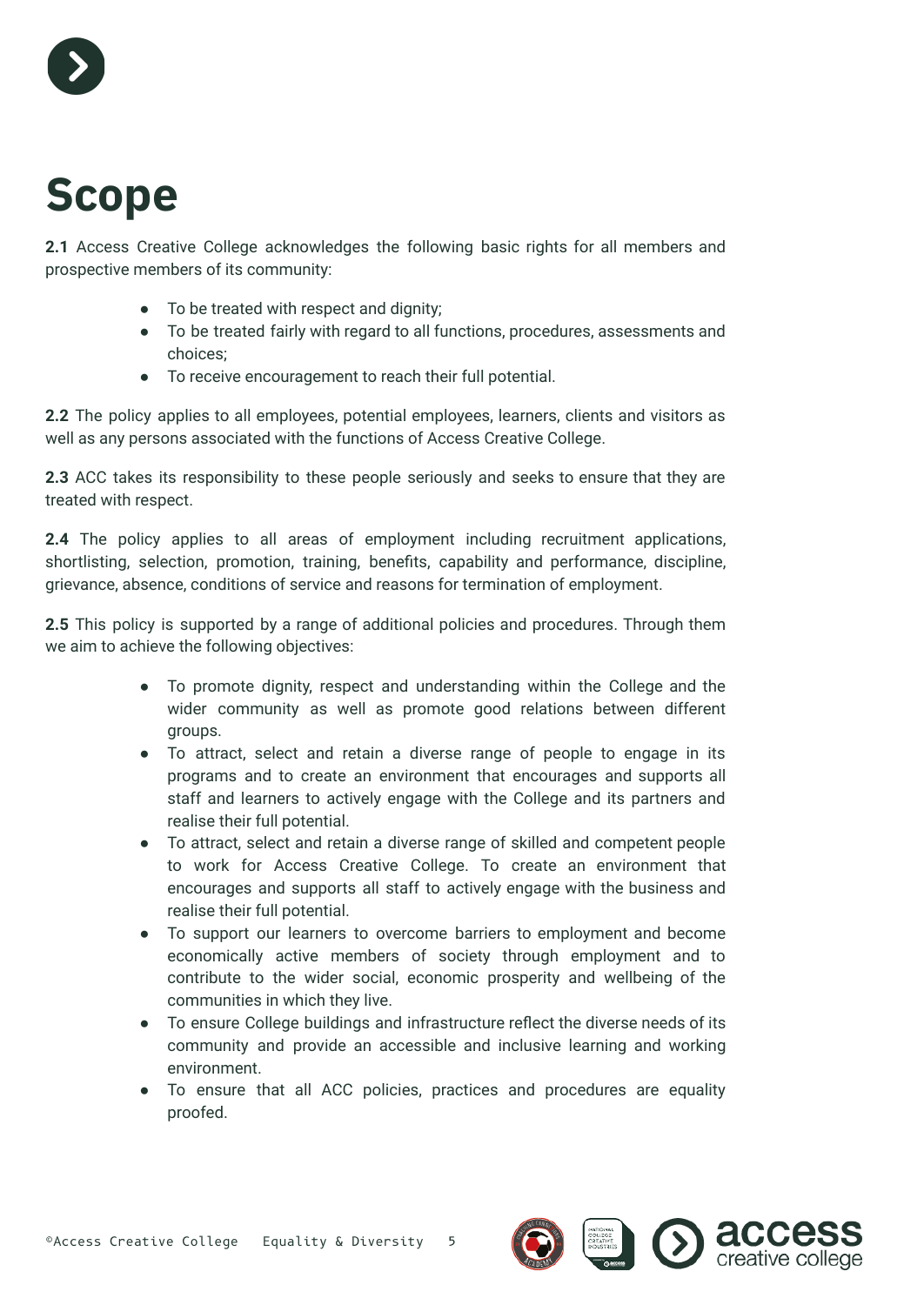

This policy informs the following policies:

- Bullying and Harassment Policy
- Recruitment and Selection Policy
- Staff and Student Disciplinary Procedures
- Sickness Absence Code of Practice and Guidance Notes for Managers
- Staff Grievance Policy

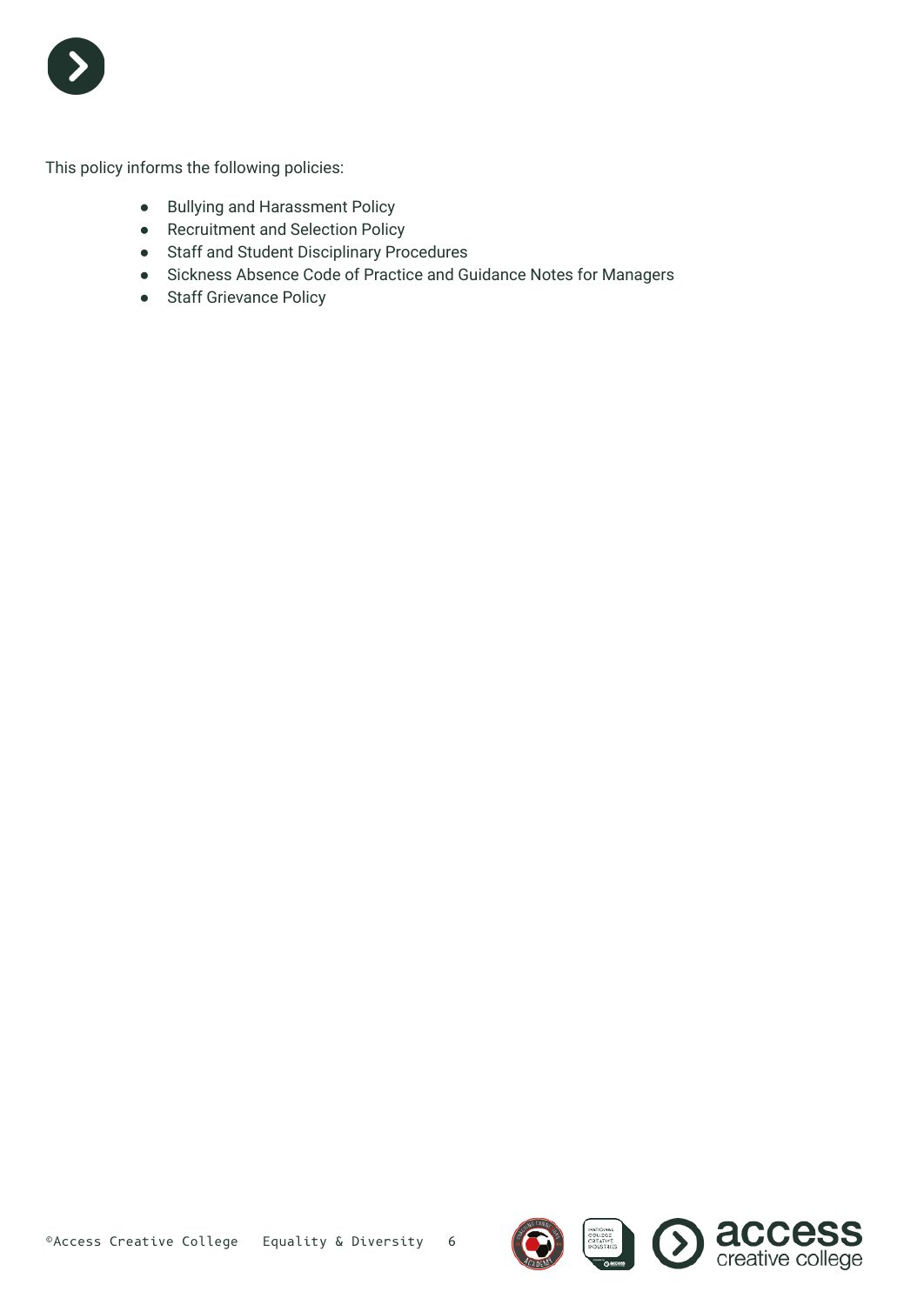

### **Responsibilities**

**3.1** An Equality and Diversity Policy cannot succeed without the active support of the entire College community. The responsibility for delivering the policy extends to every member of the organisation including management, those with an explicit remit for diversity, individual members of staff. And our learners. The implementation of this policy is therefore a shared responsibility amongst staff employed by the College.

In addition, key individuals have specific responsibilities as set out below:

Overall responsibility for the Policy will sit with the Chief Executive Officer (CEO) and the relevant Service Directors. This includes responsibility for ensuring that the policy is communicated, implemented, monitored and continuously reviewed according to legislation.

The Board will oversee the College's progress with the policy through regular agenda items at meetings of the Board.

The Director of Education alongside the Director of People Services, will ensure that staff and managers are aware of their responsibilities under this Policy and provide appropriate training and support to enable them to fulfil them.

Directorate Managers, heads of service and Centre Managers are responsible for promoting equality and diversity to learners, clients and staff. Additionally, line managers are responsible for ensuring that staff identified as having specific responsibilities engage with the policy and carry out actions arising from the Equality Scheme Action plan.

All members of staff, students, clients, partners, service providers and suppliers are expected to comply with the policy and action plan to ensure fair, equal and appropriate treatment in all aspects of work and study.

**3.2** In our work to create an effective, efficient and profitable business, we aim to support the needs of all members of our community and achieve the highest possible standards in education and service delivery, employment practices and decision making.

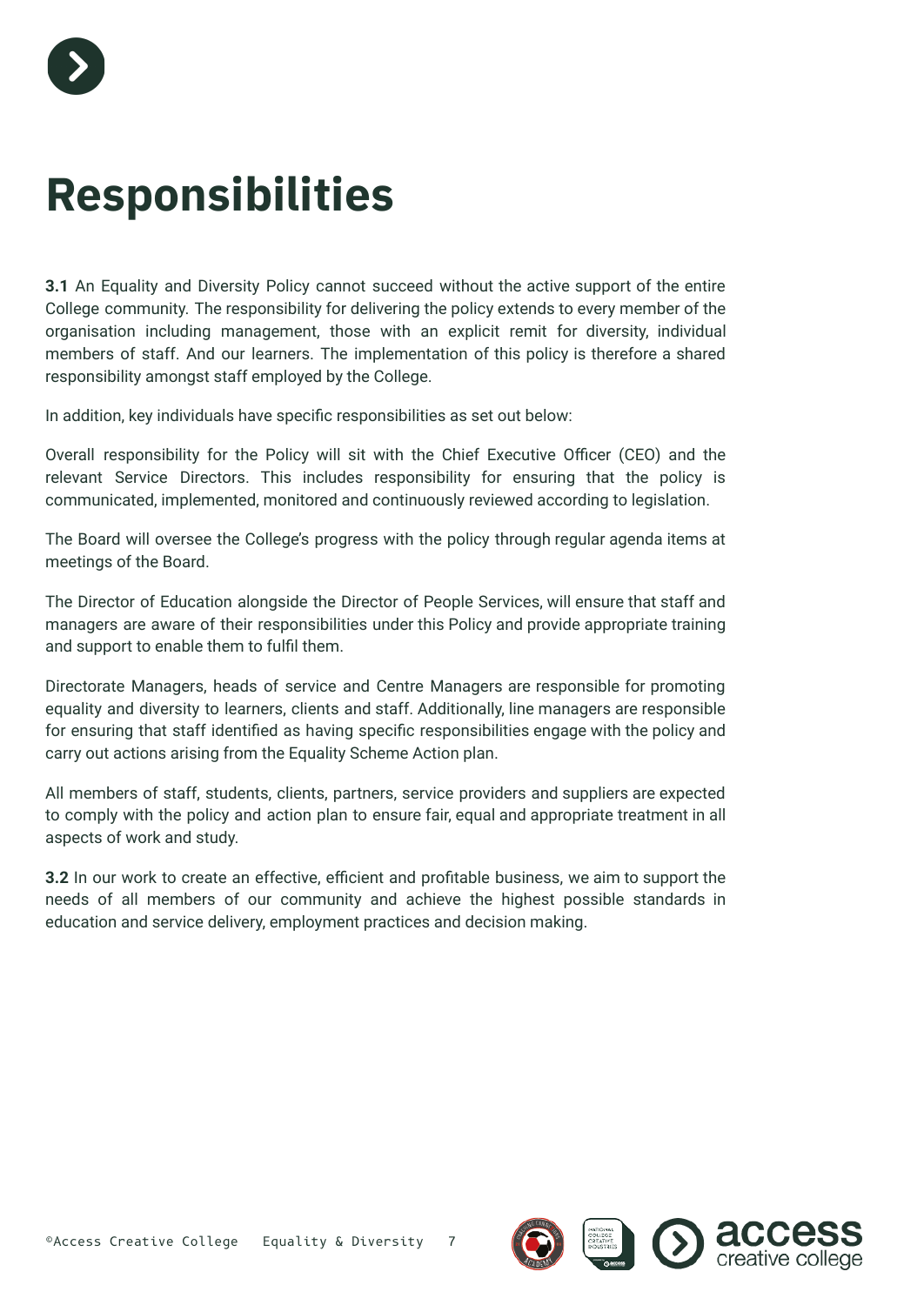

### **Implementation**

**4.1** The Executive Leadership Team is responsible for the overall implementation and monitoring of the policy and the scheme's action plan and will provide progress reports on a regular basis.

**4.2** All staff, learners and clients should be provided with information about the policy on registration and abide by its principles.

**4.3** New employees must receive information on equal opportunities obligations and provisions from their managers at an early stage in their employment. ACC's Induction programme includes

Equality and Diversity awareness training. All employees should familiarise themselves with this policy and ensure their practices are consistent with its contents and legislation.

A continuing programme of equality and diversity training is provided to all staff, with online equality and diversity in the workplace refresher training to be completed annually.

Individual members of staff should inform their line manager, People Services and/or relevant Director if they think that unlawful discrimination is taking place.

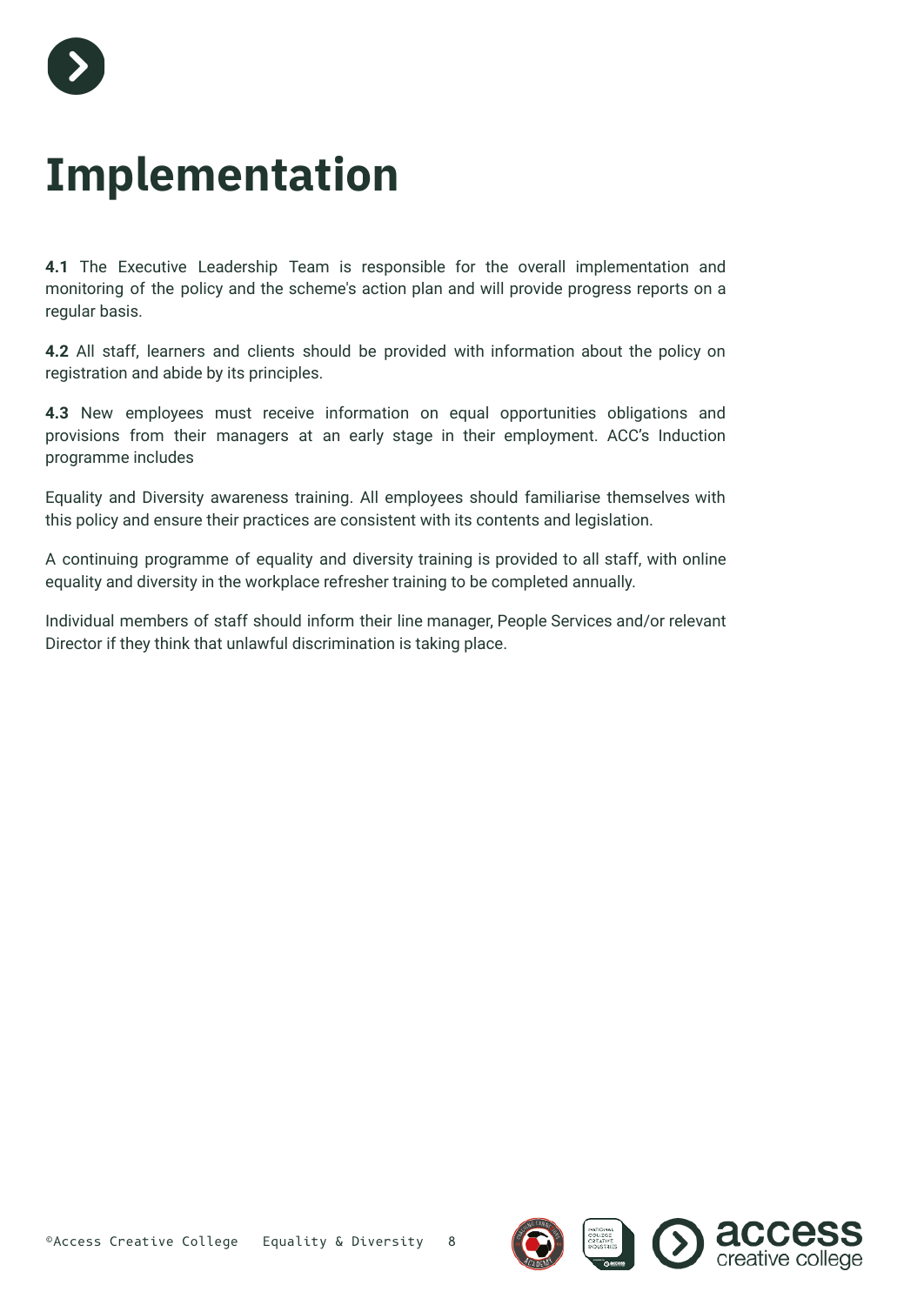

## **Communication**

**5.1** It is important that employees at all levels are aware of this policy in order to comply with its requirements. A copy is available on Google Drive and copies must be made available to staff who have limited access to a computer.

**5.2** Learners will also have access to this policy which will be included in their induction packs, in centre and via the VLE.

**5.3** The College will consult periodically with relevant stakeholders in order to ensure representation of equality groups and try to improve the options to eradicate discrimination.

**5.4** An annual report drafted by the Executive leadership Team will be submitted to the Board. (it will be made available to members of the public on request). The report will include specific measures adopted to promote equal opportunities, progress on priorities; the outcome of the relevant years monitoring statistics and targets.

**5.5** The Policy will be published online and made available in hard copy and alternative formats as requested.

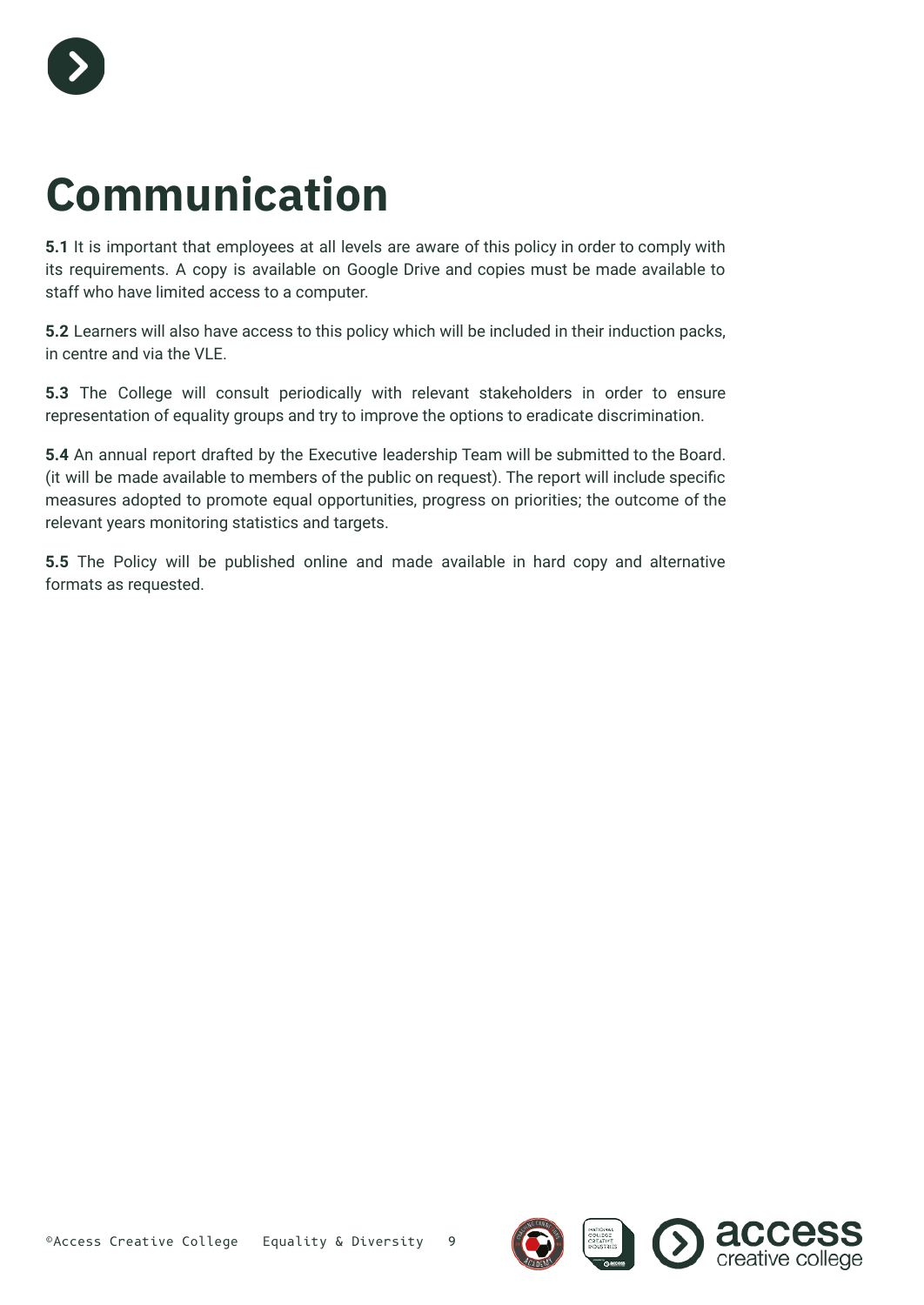

### **Complaints**

**6.1** The College will take seriously any instances of nonadherence to the Equality and Diversity policy by clients,learners, staff or visitors. The College will ensure that all staff and clients are given opportunities to pursue reasonable means to follow procedures should they feel they are experiencing discrimination. Complaints of discrimination on the grounds of the areas covered by this policy should be brought using the appropriate Grievance Procedures for staff and clients.

**6.2** Any instances of nonadherence will be investigated and where appropriate will be considered under the relevant disciplinary policy for staff or clients. With regard to any breach of the policy by visitors, the Company will take appropriate action in relation to the nature of the incident.

**6.3** Cases involving bullying and harassment in the workplace will be dealt with in accordance with the Company's Bullying and Harassment policy.

**6.4** Applicants for employment concerned about the application of the policy should consult the Human Resources Department.

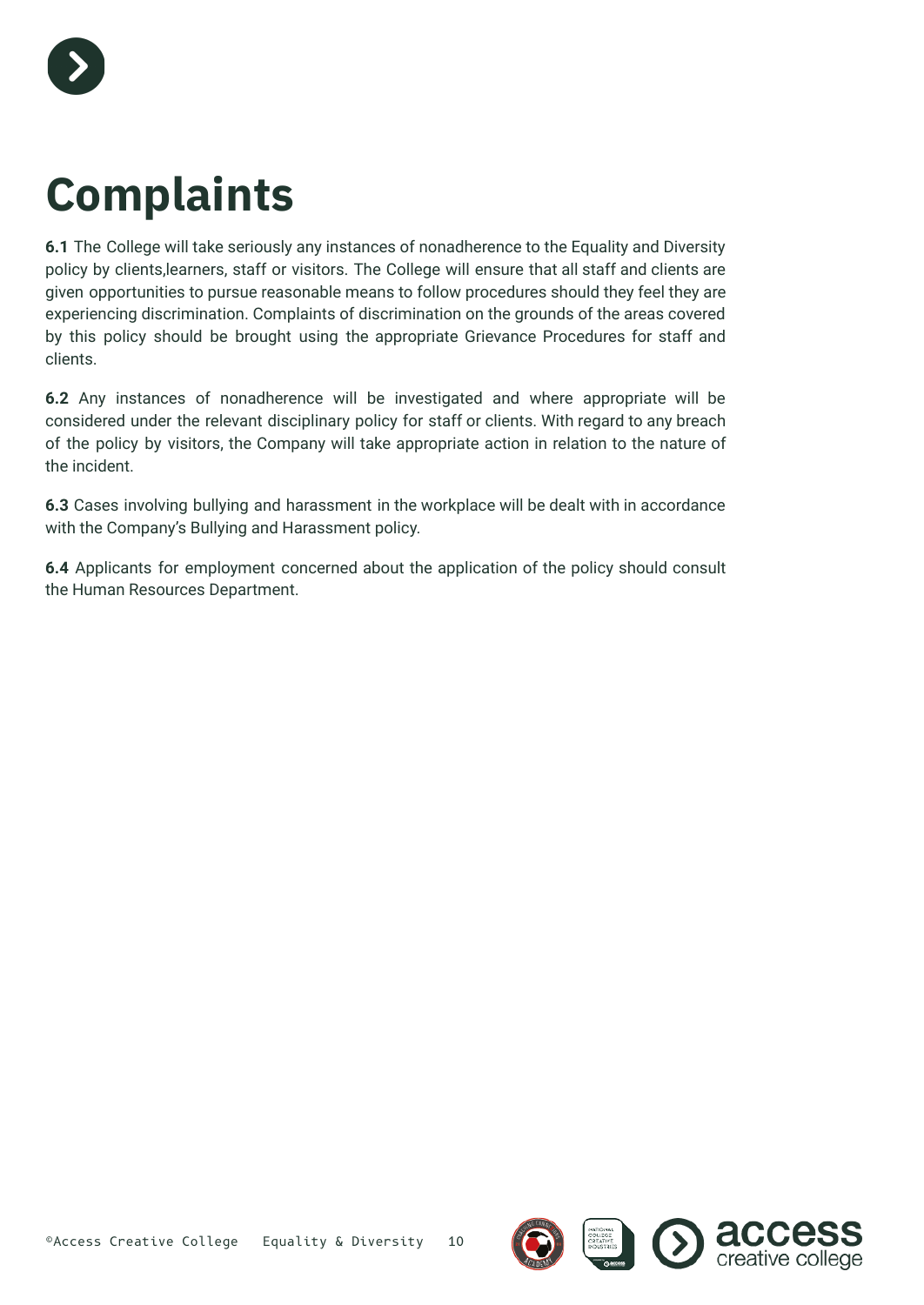

## **Ratification Signatures, Policy Authors & Dates**

#### **People Services**

**Drafted:** February 2011

**Amended:** November 2011, April 2012, October 2012, June 2013, January 2015,

October 2015 January 2017, June 2018, January 2021, Dec 2021.

#### **Statement of College Values (Paragraph 1.6)**

### **Your Values**

#### **Creativity**

Someone who has demonstrated innovation and vision in their role, who manages to tack problems with creativity and imagination and loves what they do.

**Responsibility** 

Someone who has lead by example and encouraged hard work, honesty and respect in others. They have gone over and above the call of duty to look after or care for another and always demonstrate integrity in everything they do.

**E**

**C**

**R**

#### Entrepreneurship

Someone who shows initiative in their role and brings ideas to the table. Someone who sees opportunity and is perseverant in their endeavours.

**A**

**T**

**E**

#### **Ambition**

Someone who never makes-do. They challenge the norm, demonstrate enthusiasm and optimism, constantly strive for excellence and never give up.

#### **Teamwork**

Someone who listens, valuing other people's opinions. They nurture and support others and work collaboratively, building a sense of belonging.

#### **Equity**

Someone who treats others fairly and is inclusive to all. They celebrate other's achievements and share care, empathy and generosity.



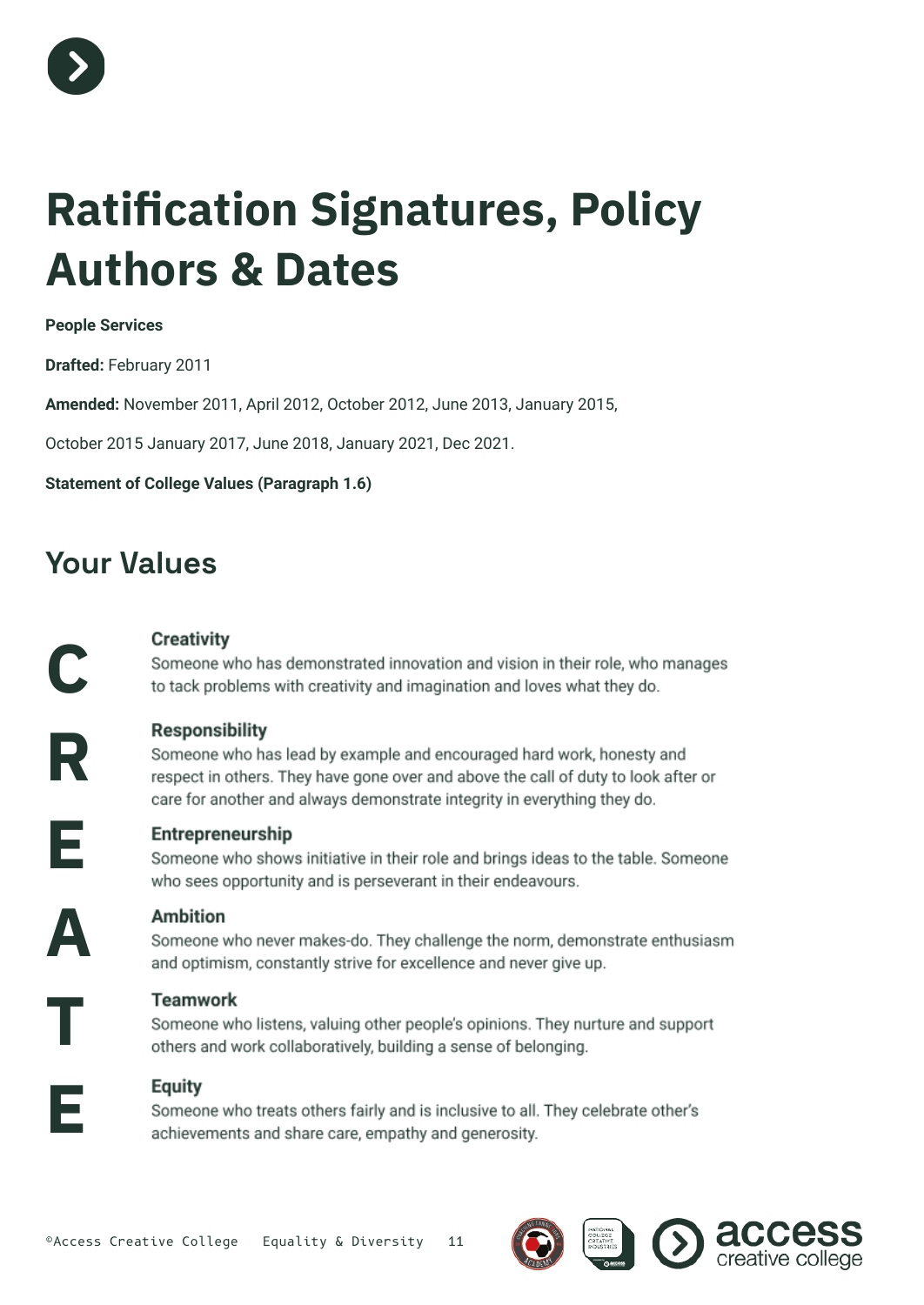

### **Additional information and definitions**

#### **Equality Legislation effective from 2010**

From the 1 st of October 2010, the first phase of revisions to equality law encompassed in the Equality Act came into force. Within the legislation, the definitions around disability and discrimination were amended.

The main areas were:

**Direct disability discrimination -** applies to workforce (as previously) and following the revised Act with regard to the provision of goods and services. Although discrimination in the provision of goods and services because of age is not covered by the Equality Act 2010, it should be included as a matter of good practice.

**Indirect disability discrimination –** is the same as for gender and race e.g. requiring that employees be six feet tall, as this would disproportionately disadvantage women.

**Discrimination arising from disability –** If a decision, policy, function or course of action results in a negative impact relating to the person's actual disability i.e. if the disability itself was adversely affected, not the individual directly e.g. locating signs in a position that makes it difficult for wheelchair users to read.

**'Reasonable adjustments' -** goes further under the Act. Previously grounds for a duty to make 'reasonable adjustments' were for e.g. access to a building would be impossible without a ramp. From October 2010 the duty will be in effect if disabled people are found to be at a 'substantial disadvantage'.

**People who support a disabled person to make a complaint -** who subsequently allege they are being mistreated as a consequence, now only have to show that they have been treated 'badly' i.e. they do not have to provide as much evidence as they did previously.

Extending **positive action** in recruitment.

Measures to make **gender pay** discrepancies more transparent.

Widening definition of direct discrimination and harassment to cover claims based on **"association"** and **"perception"** for all protected grounds, including sex, pregnancy and maternity, sexual orientation, or gender reassignment but not marriage and civil partnership.

Discrimination by **'association'** is where an individual is directly discriminated against or harassed for association with another individual who has a protected characteristic.

Discrimination by **'perception'** is where an individual is directly discriminated against or harassed based on a perception that he or she has a particular protected characteristic when he or she does not, in fact, have that protected characteristics.